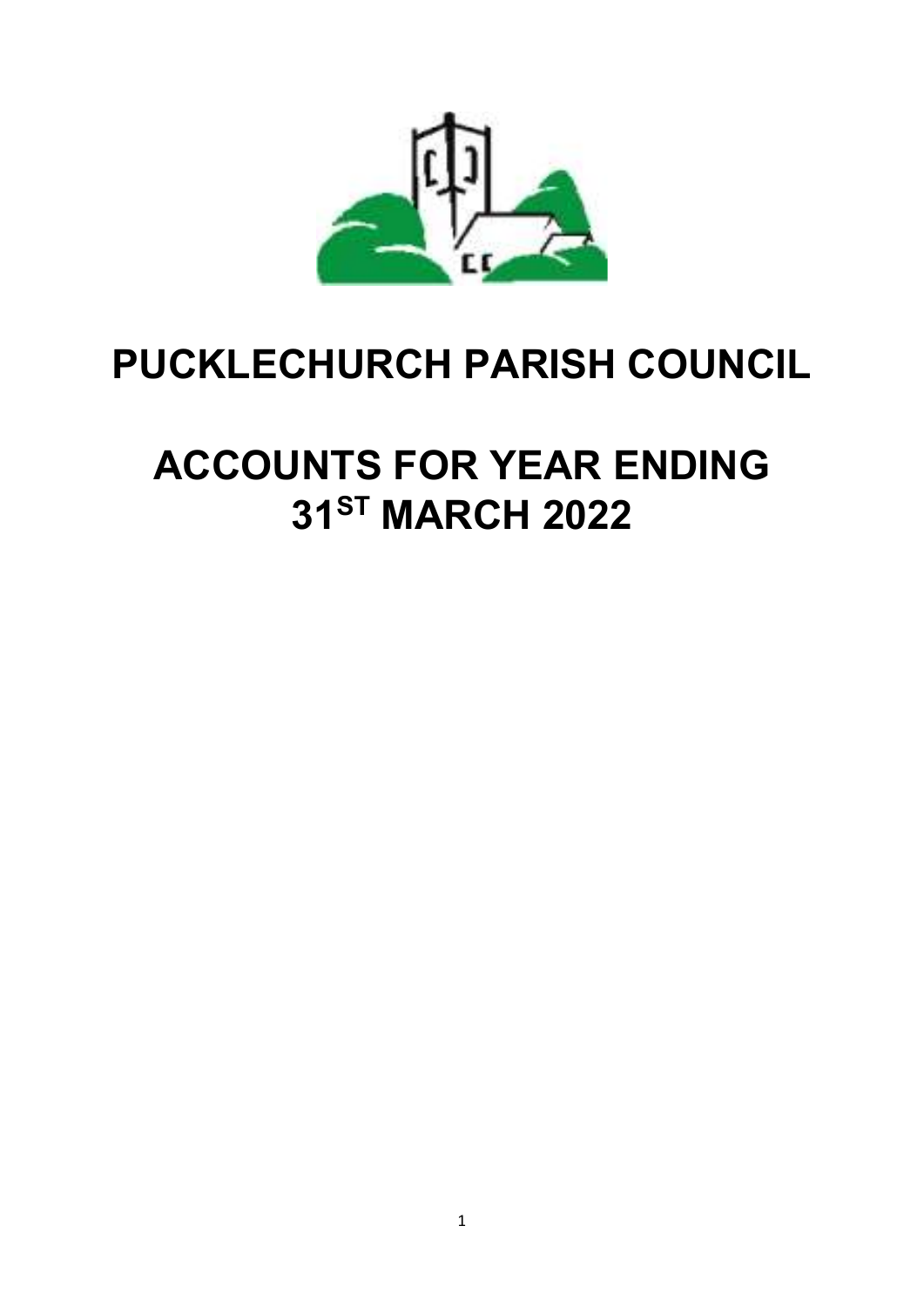# **CONTENTS OF THE FINANCIAL STATEMENTS FOR THE YEAR ENDING 31ST MARCH 2022**

| Council information                                       | Page No<br>3   |
|-----------------------------------------------------------|----------------|
| Income and Expenditure Account                            | 4              |
| <b>Bank Reconciliation</b>                                | 6              |
| Reconciliation between box 7 and Box 8 in section 2       | $\overline{7}$ |
| <b>Explanation of variance</b>                            | 8              |
| Explanation of variance reserves                          | 10             |
| Councillor attendance                                     | 11             |
| Interest, tenancies, publicity, pensions and fixed assets | 12             |
| Grants                                                    | 13             |
| Copies of bank statements at year end                     | 14             |
| <b>Fixed Assets</b>                                       | 15             |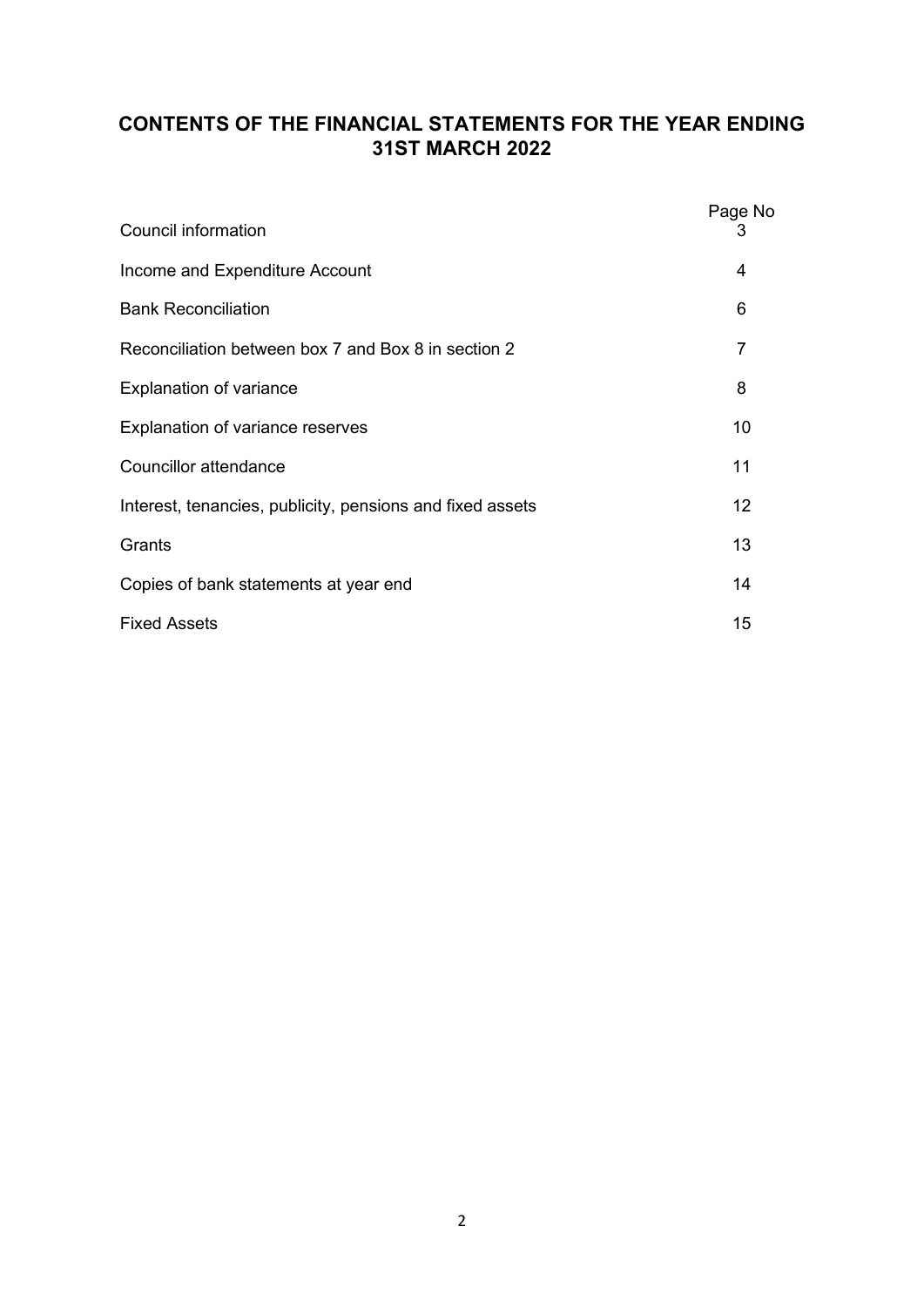# **PUCKLECHURCH PARISH COUNCIL INFORMATION FOR THE YEAR ENDING 31st March 2022**

# **COUNCILLORS**

**Chair** Cllr. Gail Boyle

**Vice chair** Cllr. Lynne English

## **Councillors**

Cllr. Richard Dunning

Cllr. Caroline Phillips

Cllr Nathan Anscombe

Cllr Andy Hemmings

Cllr L Alford (until July 2021)

Cllr Dan Molloy (from 19<sup>th</sup> January 2022)

# **Clerk and Responsible Financial Officer**

Daphne Dunning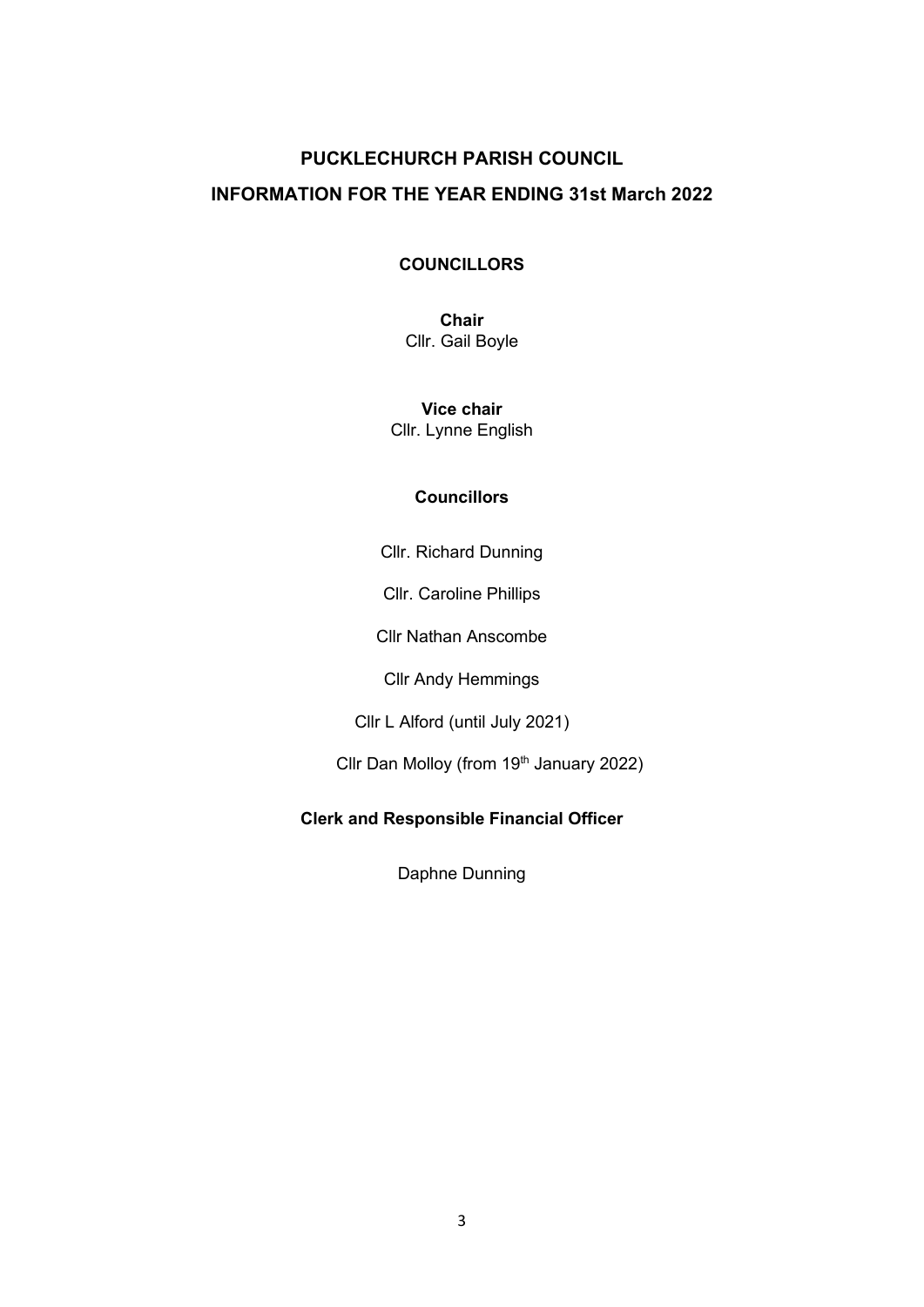# **PUCKLECHURCH PARISH COUNCIL INCOME AND EXPENDITURE ACCOUNT FOR THE YEAR ENDED 31 MARCH 2022**

*Table 1 Financial account for year ending 31st March 2022*

|                               |             | 2022  |             | 2021  |
|-------------------------------|-------------|-------|-------------|-------|
| <b>Income</b>                 | £           | £     | £           | £     |
| Precept                       | 84476       |       | 73500       |       |
| <b>Interest Received</b>      | 3.02        |       | 12.27       |       |
| <b>LTC Grants</b>             | 0           |       | $\mathbf 0$ |       |
| Cemetery                      | 2300        |       | 1350        |       |
| Allotments                    | 530         |       | 420         |       |
| Misc                          | 15.51       |       | 162.85      |       |
| Rec Hire                      | 375         |       | $\mathbf 0$ |       |
| Hall/Scout rent               | 6           |       | $\mathbf 0$ |       |
| Wayleave                      | 92.95       |       | 92.95       |       |
| <b>CIL</b>                    | 0           |       | 0           |       |
| S106 monies                   | 3005.55     |       | 0           |       |
|                               |             | 90804 |             | 75538 |
|                               |             |       |             |       |
|                               |             | 2022  |             | 2021  |
| <b>Expenditure</b>            | £           | £     | £           | £     |
| <b>Staff Costs</b>            | 19970       |       | 17934       |       |
| home working/expenses         | 295         |       | 312         |       |
| Payroll Administration        | 127         |       | 120         |       |
|                               |             |       |             |       |
| <b>Audit Fees</b>             | 1095        |       | 745         |       |
| Consultancy fees              | $\mathbf 0$ |       | 1635        |       |
| <b>Election costs</b>         | 0           |       | $\mathbf 0$ |       |
| Insurance                     | 677         |       | 670         |       |
| Print/Stationery/post         | 555         |       | 243         |       |
| <b>Broadband</b>              | 184         |       | 163         |       |
| <b>Pucklechurch News</b>      | 882         |       | 427         |       |
| office equipment & Software   | 1423        |       | 106         |       |
| Subscriptions                 | 1114        |       | 500         |       |
| Advertising                   | 0           |       | $\mathbf 0$ |       |
| Telephone                     | 149         |       | 176         |       |
| Training                      | 70          |       | 505         |       |
| Dog bins/ waste / litter      | 9229        |       | 9237        |       |
| <b>Rent Shortwood</b>         | 360         |       | 360         |       |
| Defibs                        | 91          |       | $\mathbf 0$ |       |
| Room Hire                     | 300         |       | 0           |       |
| Planned / capitol work        | 2982        |       | $\mathbf 0$ |       |
|                               |             |       |             |       |
| Donations                     | 3008        |       | 1500        |       |
| Electricity defibs and lights | 782         |       | 551         |       |
| <b>Ground Maintenance</b>     | 8826        |       | 1159        |       |
| Grass cutting / gardening     | 5935        |       | 6706        |       |
| Play area maintenance         | 3699        |       | 2698        |       |
| sundry                        |             |       | $\mathbf 0$ |       |
| Maintenance contract          | 17450       |       | 16550       |       |
|                               |             |       |             |       |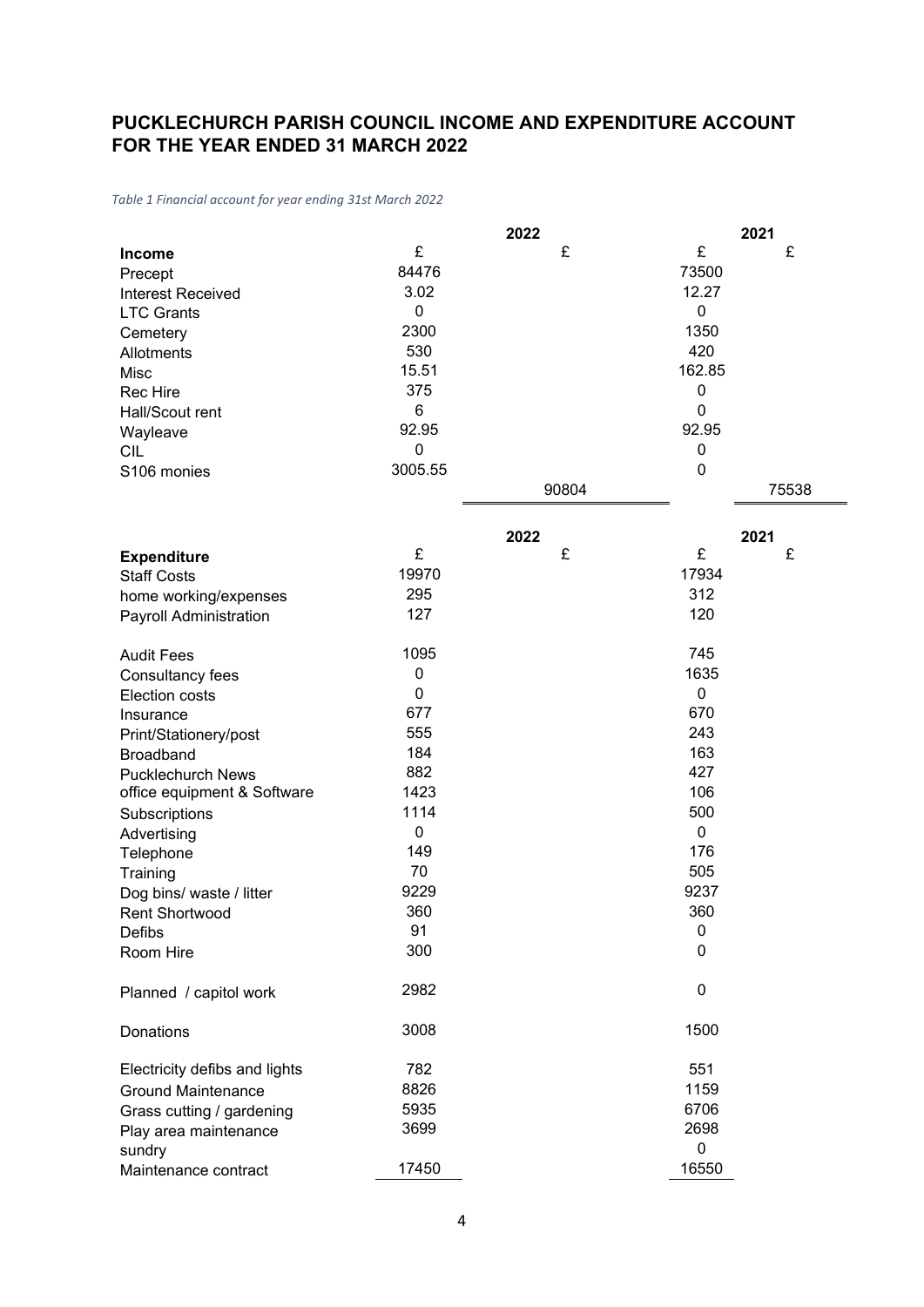|                                                        | 79203     | 62297     |
|--------------------------------------------------------|-----------|-----------|
| <b>SURPLUS (DEFICIT) FOR THE YEAR</b>                  | 11601     | 13241     |
| <b>PUCKLECHURCH PARISH COUNCIL</b>                     |           |           |
| <b>BALANCE SHEET AS AT 31.03.22</b>                    |           |           |
|                                                        | 2022      | 2021      |
| <b>CURRENT ASSETS</b>                                  | £         | £         |
| Natwest current account                                | 89177.13  | 79323.96  |
| Natwest savings account                                | 30147.77  | 30144.75  |
| Petty cash                                             | 0.00      | 0.00      |
| <b>Debtors</b>                                         | 3961.7    | 2305.68   |
|                                                        | 123286.60 | 111774.39 |
|                                                        |           |           |
| <b>CURRENT LIABILITIES (Creditors)</b>                 |           |           |
| Amounts falling due within one year                    | 1249      | 1338      |
| <b>CURRENT NET ASSETS</b>                              | 122038    | 110437    |
| <b>TOTAL ASSETS LESS CURRENT</b><br><b>LIABILITIES</b> |           |           |
| <b>REPRESENTED BY</b>                                  |           |           |
| Income & Expenditure a/c Bal,<br>B/fwd                 | 110437    | 97196     |
| Add surplus (Deficit) for 21/22                        | 11601     | 13241     |
|                                                        | 122038    | 110437    |
| <b>RESERVES</b>                                        |           |           |
| Earmarked reserves                                     | 118772    | 71272     |
| Income and Expenditure account                         | 3266      | 39165     |
|                                                        | 122038    | 110437    |

These statements of accounts represent fairly the financial position of the Council as at 31 March 2022 and reflects its income and expenditure for the year

The accounts have been approved by the Council on

Gardbapte

Date: 18/05/2022 Date: 18/05/22

Dodna Dring

Cllr Gail Boyle **Daphne Dunning Chair** Chair **Responsible Financial Officer** 

These notes form part of these financial statements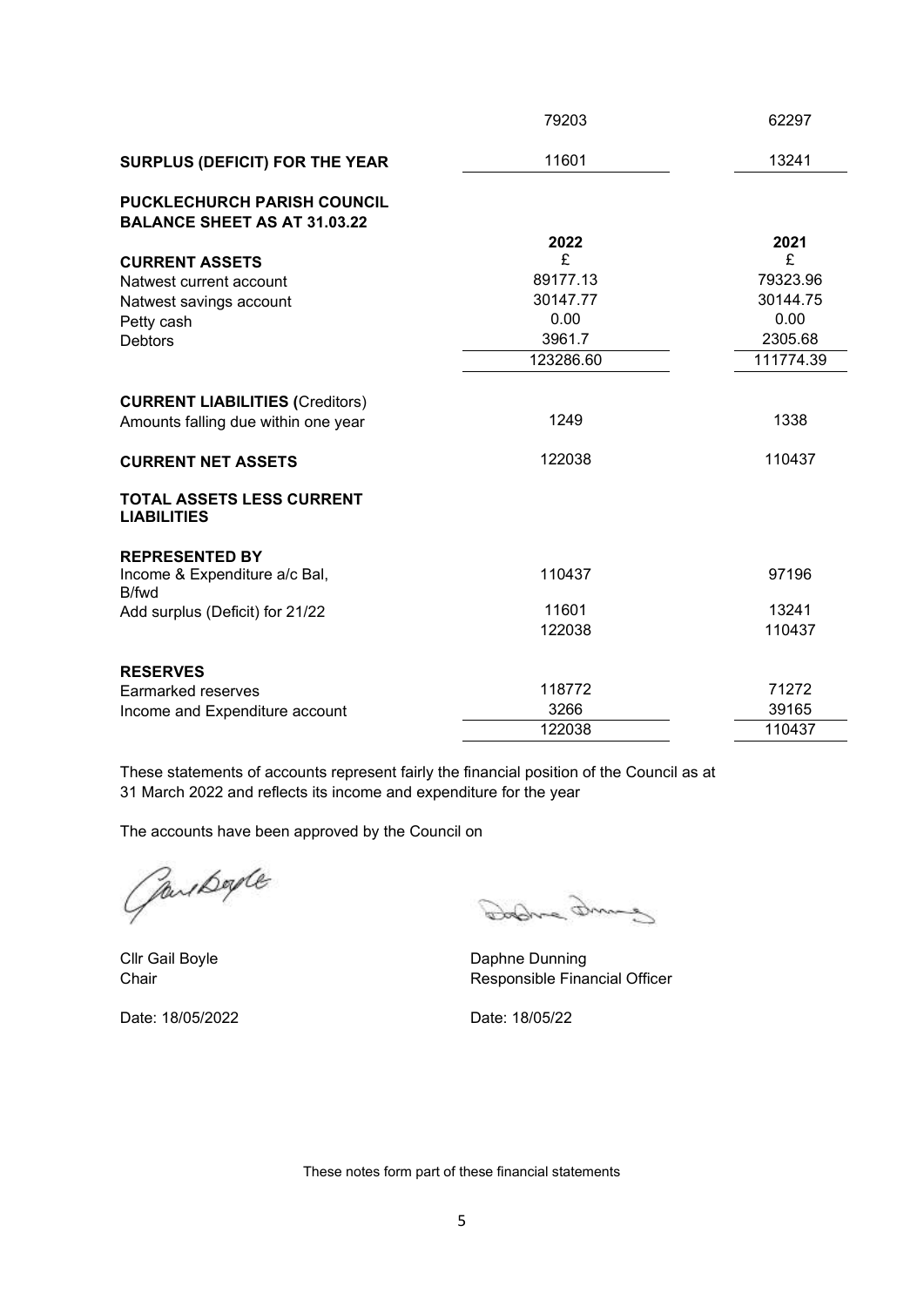# **PUCKLECHURCH PARISH COUNCIL BANK RECONCILIATION**

*Table 2 Bank reconciliation to 31st March 2022*

| Name of smaller authority:                                                    | <b>PUCKLECHURCH PARISH COUNCIL</b> |             |            |
|-------------------------------------------------------------------------------|------------------------------------|-------------|------------|
| County area (local councils and parish meetings only):                        |                                    | <b>AVON</b> |            |
| Financial year ending 31 March 2022                                           |                                    |             |            |
| Prepared by (Name and Role):                                                  | DAPHNE DUNNING CLERK AND RFO       |             |            |
| Date:                                                                         | 30/04/2022                         |             |            |
|                                                                               |                                    | £           | £          |
| Balance per bank statements as at 31/3/22                                     |                                    |             |            |
|                                                                               | <b>Natwest</b>                     | 93,647.12   |            |
|                                                                               | <b>Natwest business</b>            |             |            |
|                                                                               | reserve                            | 30,147.77   |            |
|                                                                               |                                    |             | 123,794.89 |
| Petty cash float (if applicable)                                              |                                    |             |            |
| Less: any unpresented cheques as at 31/3/22 (enter these as negative numbers) |                                    |             |            |
|                                                                               | 3014                               | (50.00)     |            |
|                                                                               | 3022                               | (50.00)     |            |
|                                                                               | 3042                               | (200.00)    |            |
|                                                                               | 3061                               | (334.05)    |            |
|                                                                               | 3075                               | (50.00)     |            |
|                                                                               | 3081                               | (500.00)    |            |
|                                                                               | 3082                               | (500.00)    |            |
|                                                                               | 3083                               | (200.00)    |            |
|                                                                               | 3084                               | (720.00)    |            |
|                                                                               | 3087                               | (22.50)     |            |
|                                                                               | 3088                               | (172.80)    |            |
|                                                                               | 3091                               | (473.48)    |            |
|                                                                               | 3095                               | (383.95)    |            |
|                                                                               | 3096                               | (39.96)     |            |
|                                                                               | 3097                               | (650.00)    |            |
| l                                                                             | 3098                               | (20.00)     |            |
|                                                                               | 3099                               | (35.45)     |            |
|                                                                               | 3100                               | (37.80)     |            |
|                                                                               | 3101                               | (30.00)     |            |
|                                                                               |                                    |             | (4,469.99) |
| Add: any un-banked cash as at 31/3/22                                         |                                    |             |            |
|                                                                               |                                    | Ξ           |            |
|                                                                               |                                    |             |            |
|                                                                               |                                    |             |            |

# Net balances as at 31/3/22 (Box 8) 119,324.90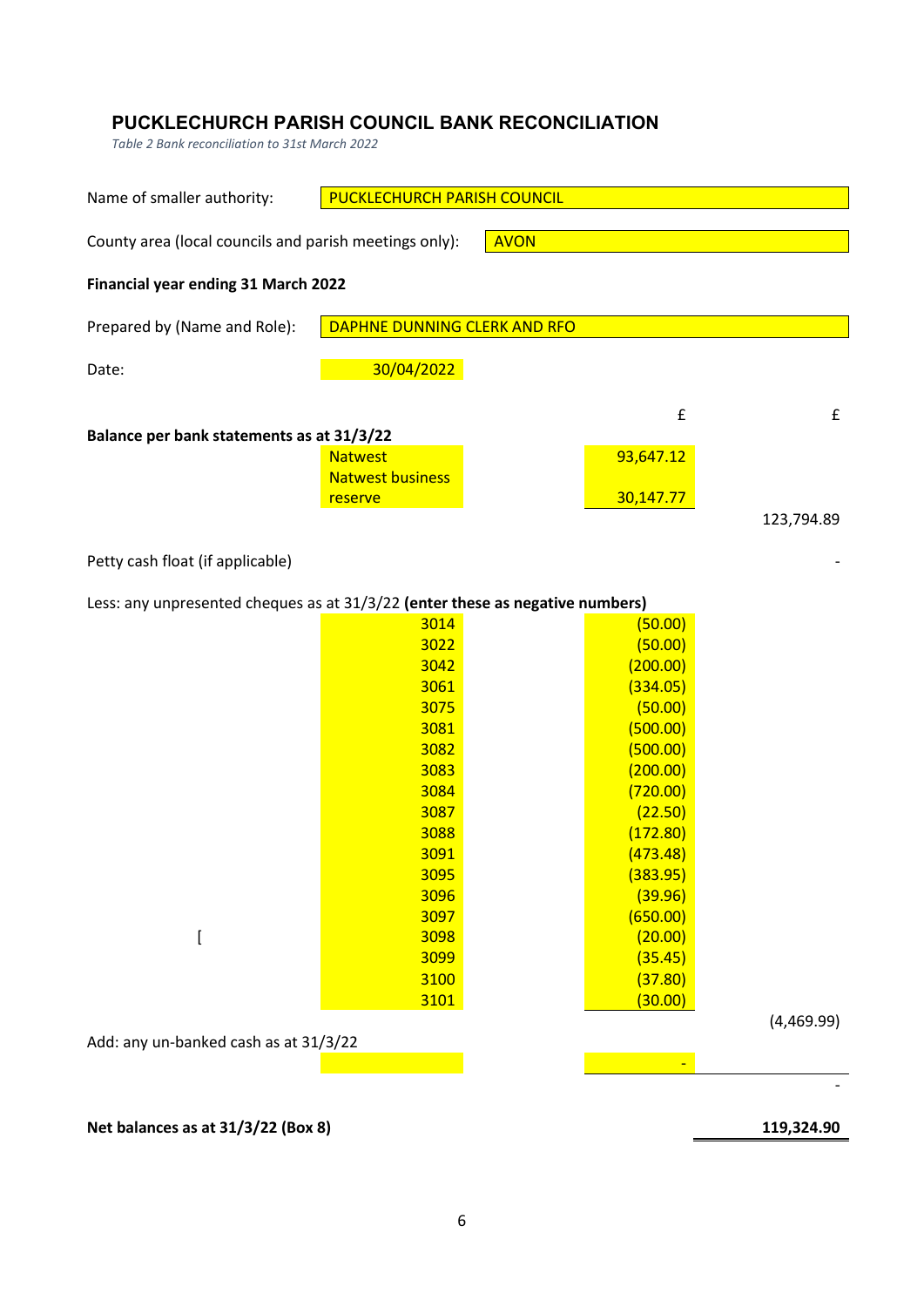# **Reconciliation between Box 7 and Box 8 in Section 2 - pro forma**

*Table 3 reconciliation between box 7 and box 8 in section 2*

County area (local councils and parish meetings only): <mark>AVON</mark>

There should only be a difference between Box 7 and Box 8 where the Accounting Statements (Section 2 of the AGAR) have been prepared on an income and expenditure basis and there have been adjustments for debtors/prepayments and creditors/receipts in advance at the year end. Please provide details of the year end adjustments, showing how the net difference between them is equal to the difference between Boxes 7 and 8.

|                         | <b>Box 7: Balances carried forward</b>                                                 |   |            | 122,038       |
|-------------------------|----------------------------------------------------------------------------------------|---|------------|---------------|
| Deduct:                 | Debtors (enter these as negative<br>numbers)<br><b>VAT</b>                             |   | (3,961.70) |               |
|                         |                                                                                        |   | (3,961.70) |               |
| Deduct:                 | Payments made in advance<br>(prepayments) (enter these as negative<br>numbers)<br>None |   |            |               |
|                         |                                                                                        |   |            |               |
| <b>Total deductions</b> |                                                                                        |   |            | (3,961.70)    |
| Add:                    | Creditors (must not include community infrastructure<br>levy (CIL) receipts)           |   |            |               |
|                         | <b>Ensign Print</b>                                                                    | £ | 234.00     |               |
|                         | C Hall                                                                                 | £ | 180.00     |               |
|                         | A S Hall                                                                               | £ | 444.00     |               |
|                         | <b>EDF</b>                                                                             | f | 176.52     |               |
|                         | <b>NEST</b>                                                                            | £ | 94.34      |               |
|                         |                                                                                        |   | 1,128.86   |               |
| Add:                    | Receipts in advance (must not include deferred<br>grants/loans received)               |   |            |               |
|                         | Allotment plot 18a 22/23 rent                                                          | £ | 20.00      |               |
|                         | Allotment plot 10 22/23 rent                                                           | £ | 20.00      |               |
|                         | Allotment plot 15 22/23 rent                                                           | £ | 20.00      |               |
|                         | Allotment plot 13 22/23 rent                                                           | £ | 20.00      |               |
|                         | Allotment plot 4 22/23 rent                                                            | £ | 20.00      |               |
|                         | Allotment plot 11 22/23 rent                                                           | £ | 20.00      |               |
|                         |                                                                                        | £ | 120.00     |               |
| <b>Total additions</b>  |                                                                                        |   |            | £<br>1,248.86 |
|                         | Box 8: Total cash and short term investments                                           |   |            | £<br>119,325  |

Name of smaller authority: Name of smaller authority: PUCKLECHURCH PARISH COUNCIL

**£ £**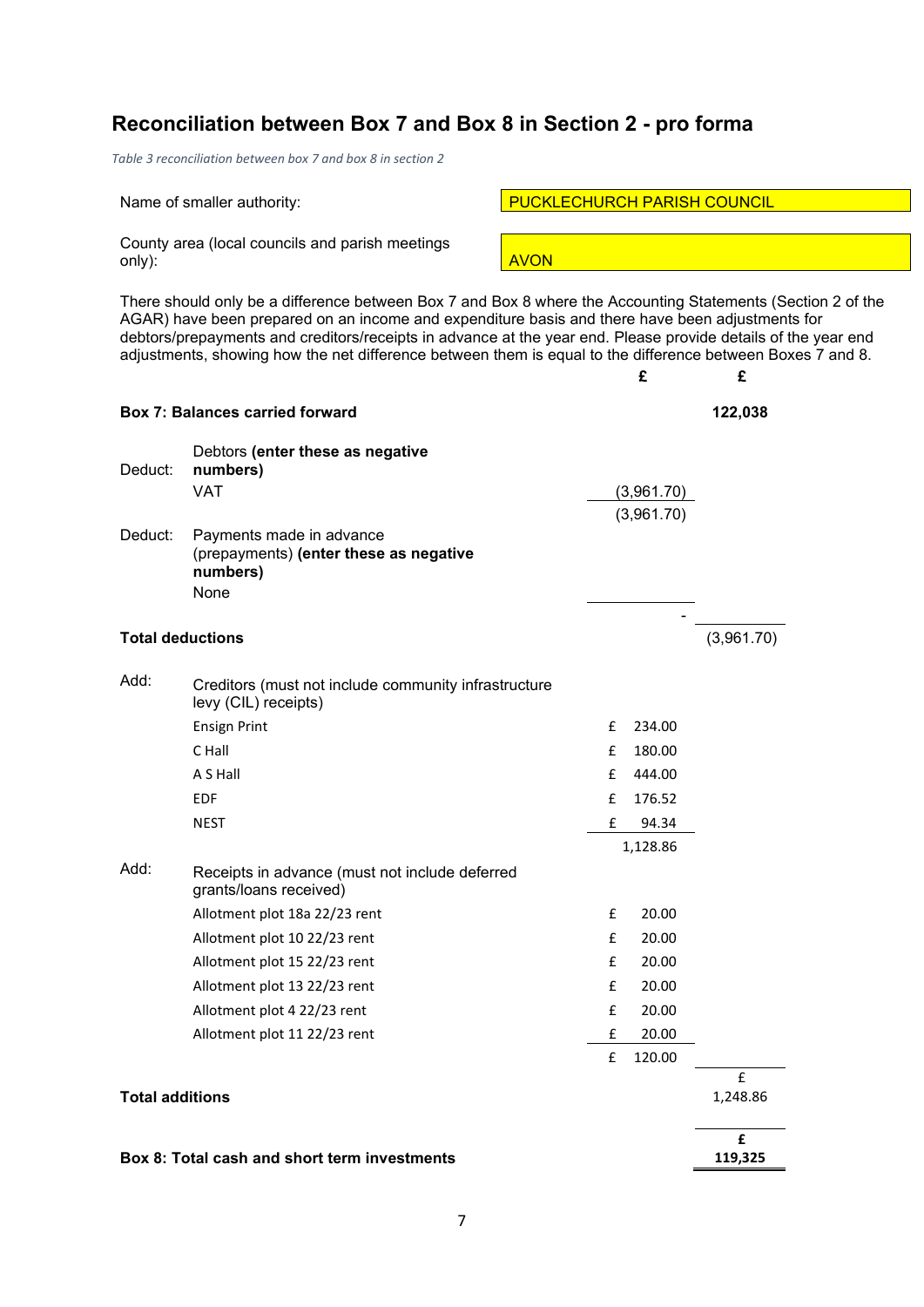# **EXPLANATION OF VARIANCES**

*Table 4 Explanation of variances*

#### Explanation of variances - pro forma

Name of smaller authority **PUCKECHURCH PARISH COUNCIL** 

County was (local councils and pa AVEN)

#### Insert figures from Section 2 of the AGAR in all Blue highlighted boxes

Next, please provide full explanations, including numerical values, for the following that will be flagged in the green boxes where relevant:

. variances of more than 15% between totals for individual boxes (except variances of less than £200);

. New from 2020/21 anwards: variances of £100,000 or more require explanation regardless of the % variation year on year;

. a breakdown of approved reserves on the next tab if the total reserves (Box 7) figure is more than twice the annual procept/rates & levies value (Box 2).

|                                                                            | 2020/21 | 2021/22 | Variance Variance |              | Explanation<br>Required? | Automatic responses trager below based on Figures input, DO NOT<br><b>OVERWRITE THESE BOXES</b>     | Explanation from smaller authority (must include narrative and supporting figures)                                                                                                                                                          |
|----------------------------------------------------------------------------|---------|---------|-------------------|--------------|--------------------------|-----------------------------------------------------------------------------------------------------|---------------------------------------------------------------------------------------------------------------------------------------------------------------------------------------------------------------------------------------------|
|                                                                            | £       | £       | £                 | $\mathbf{X}$ |                          |                                                                                                     |                                                                                                                                                                                                                                             |
| 1 Balances Brought Forward                                                 | 97.196  | 110,437 |                   |              |                          | Explanation of % variance from PY opening balance not required - balance<br>brought forward agrees. |                                                                                                                                                                                                                                             |
| 2 Precept or Rates and Levies                                              | 72.500  | 84,476  | 10,976            | 14.93%       | NO                       |                                                                                                     | incease in precept due to costs associated with ash die back. Based on tax base increase amounted to 22p/week                                                                                                                               |
| 3 Total Other Receipts                                                     | 2,038   | 6,328   | 4,290             | 210.50%      | YES                      |                                                                                                     | Cometery income increased by £1950, £3005 \$106 monies received and reconfiguration of allotments resulted in<br>rental up by £110                                                                                                          |
| 4 Staff Costs                                                              | 17,934  | 19,970  | 2,036             | 11.35%       | NO                       |                                                                                                     | Evaluation and re-grading of clerk's role                                                                                                                                                                                                   |
| 5 Loan Interest/Capital Repayment                                          |         |         | o                 | 0.00%        | NO                       |                                                                                                     |                                                                                                                                                                                                                                             |
| 6 All Other Payments                                                       | 44,363  | 59,233  | 14,870            | 33.52%       | YES                      |                                                                                                     | E3000 spending on allotment improvements using \$106 monies, extensive tree works including safety action on ash<br>die back £7667, donations up by £ 1500, play area maintenance up £1012, costs of new website and email hosting<br>E1280 |
| 7 Balances Carried Forward                                                 | 110,437 | 122,038 |                   |              | NO.                      | <b>LRAUGHLER RELANSIFICIAL ALCOHOL REQUIRED.</b>                                                    |                                                                                                                                                                                                                                             |
| 8 Total Cash and Short Term Investments                                    | 109,469 | 119,325 |                   |              |                          | <b>A RAINER ERPEANATION NIGHT REQUIRED</b>                                                          |                                                                                                                                                                                                                                             |
| 9 Total Fixed Assets plus Other Long Term<br><b>Investments and Assets</b> | 96,315  | 97,244  | 929               | 0.96%        | wa<br>NO                 |                                                                                                     | new playground signage                                                                                                                                                                                                                      |
|                                                                            |         |         |                   |              |                          |                                                                                                     |                                                                                                                                                                                                                                             |
| 10 Total Borrowings                                                        |         |         | ō                 | 0.00%        | NO                       |                                                                                                     |                                                                                                                                                                                                                                             |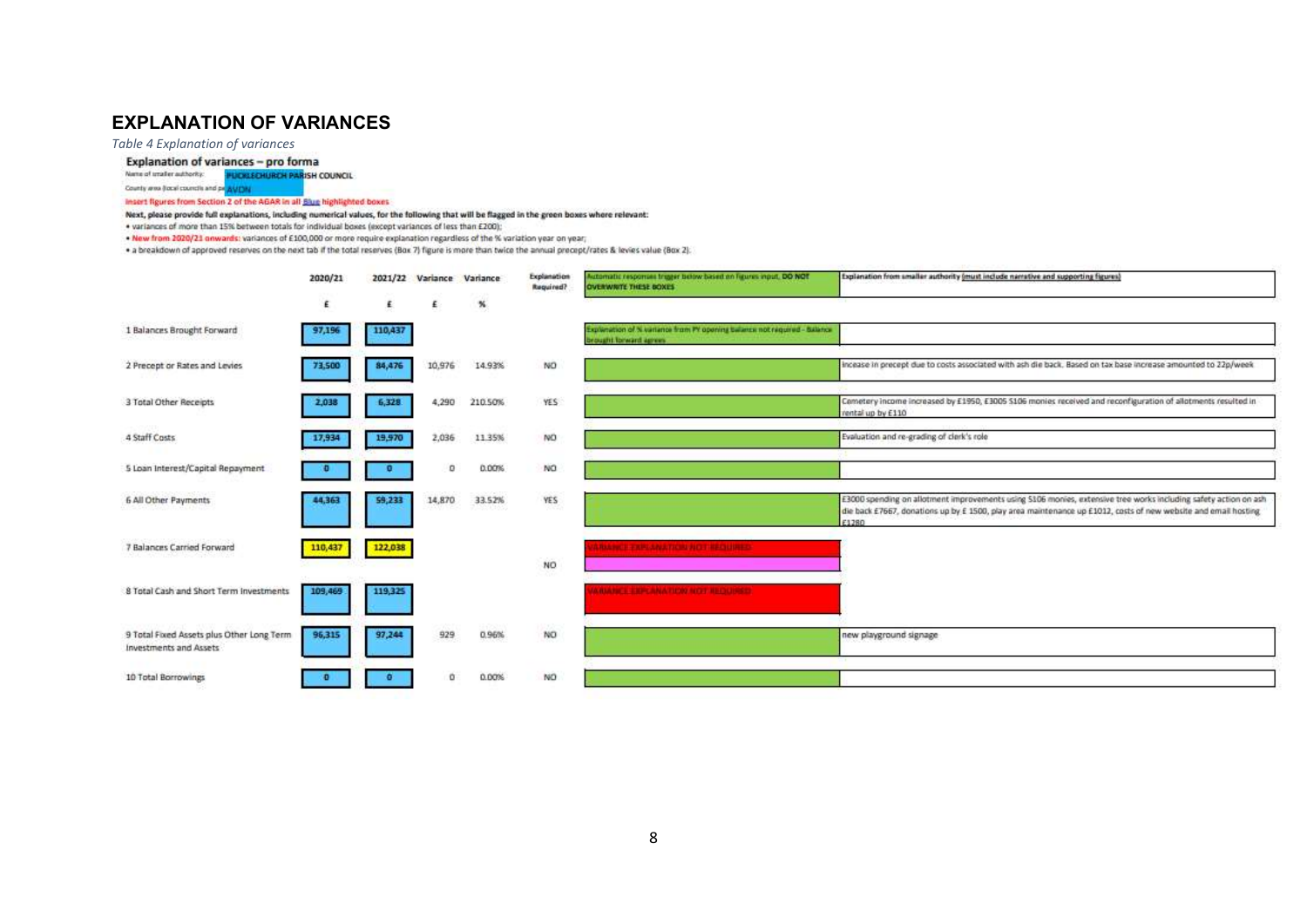# **EXPLANATION FOR 'HIGH' RESERVES**

*Table 5 Explanation of high reserve*

Box 7 is more than twice Box 2 because the authority held the following breakdown of reserves at the year end:

|                                             | £     | £      | £      |
|---------------------------------------------|-------|--------|--------|
| <b>Earmarked reserves:</b>                  |       |        |        |
| Mobile SID                                  | 5000  |        |        |
| <b>CIL</b>                                  | 8900  |        |        |
| Play equipment                              | 40000 |        |        |
| Neighbourhood plan                          | 7872  |        |        |
| Village hall project                        | 5000  |        |        |
| Woodland tree work                          | 5000  |        |        |
| Rebekka's garden                            | 2500  |        |        |
| Professional/legal fees                     | 5000  |        |        |
| Additional funding for maintenance contract | 1500  |        |        |
| <b>Turning circle Parkfield</b>             | 5000  |        |        |
| Tree inspections/work                       | 3000  |        |        |
| Financia contingency                        | 30000 |        |        |
|                                             |       | 118772 |        |
| <b>General reserve</b>                      | 3266  |        |        |
|                                             |       | 3247   |        |
| Total reserves (must agree to Box 7)        |       |        | 122038 |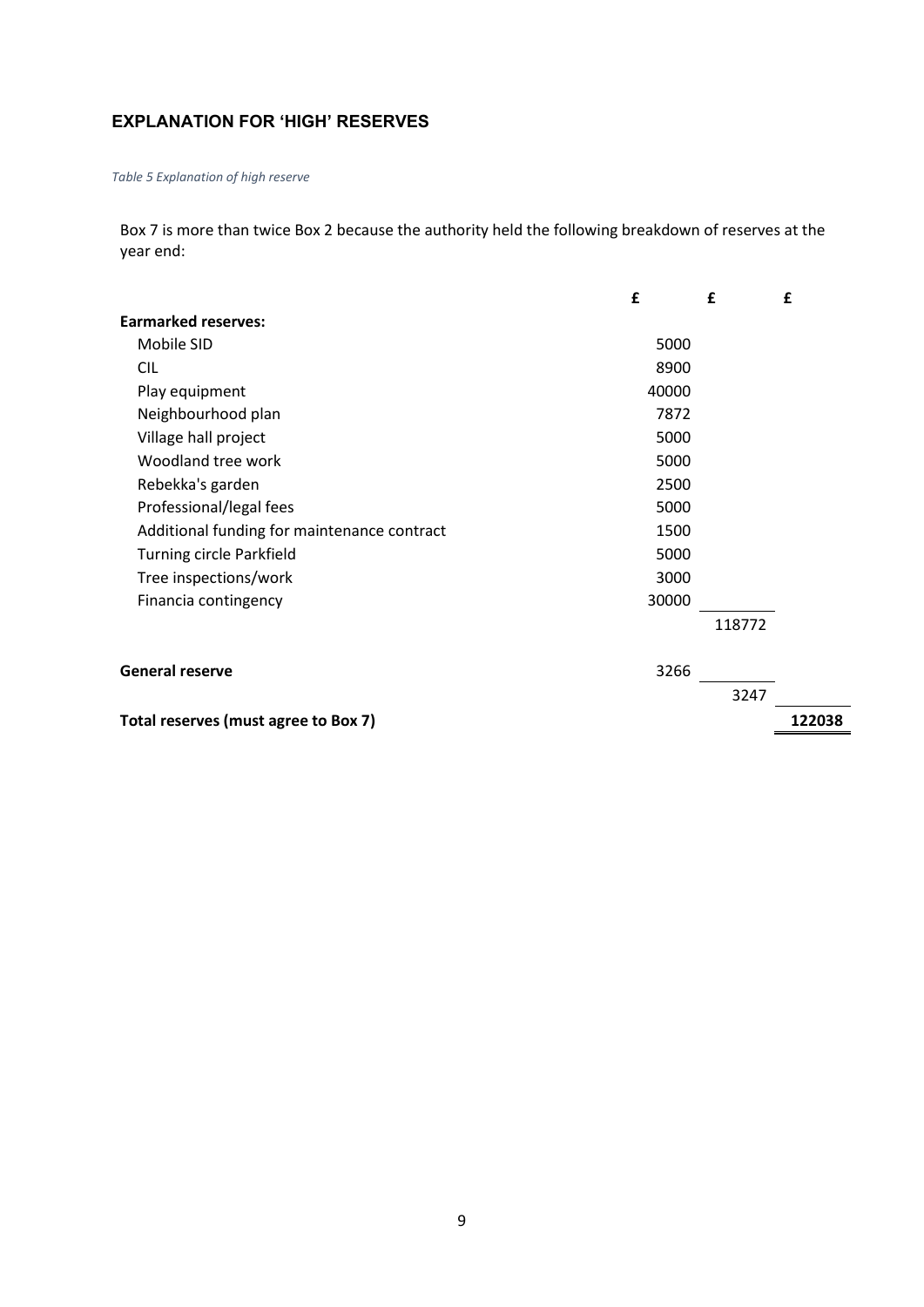# **PUCKLECHURCH PARISH COUNCILLOR ATTENDANCE AT MEETING BETWEEN 01/04/21 – 31/03/22**

*Table 6 councillor attendance*

| $A =$ advisory |                        | ln                       |                          | <b>Absent</b>             | <b>Absent</b>                    |                                  |                         |                         |
|----------------|------------------------|--------------------------|--------------------------|---------------------------|----------------------------------|----------------------------------|-------------------------|-------------------------|
|                |                        | attendance               |                          | apologies<br>accepted     |                                  |                                  |                         |                         |
|                |                        |                          |                          |                           |                                  |                                  |                         |                         |
| <b>Date</b>    | CIIr G<br><b>Boyle</b> | CIIr L<br><b>English</b> | CIIr R<br><b>Dunning</b> | CIIr C<br><b>Phillips</b> | <b>CIIr N</b><br><b>Anscombe</b> | <b>Cllr A</b><br><b>Hemmings</b> | CIIr L<br><b>Alford</b> | Cllr D<br><b>Molloy</b> |
| 7/04/21        |                        |                          |                          |                           |                                  |                                  |                         |                         |
| 22/04/21       |                        |                          |                          |                           |                                  |                                  |                         |                         |
| 5/05/21        |                        |                          |                          |                           |                                  |                                  |                         |                         |
| A 7/07/21      |                        |                          |                          |                           |                                  |                                  |                         |                         |
| 21/07/21       |                        |                          |                          |                           |                                  |                                  | Resigned                |                         |
| A 4/08/21      |                        |                          |                          |                           |                                  |                                  |                         |                         |
| 18/08/21       |                        |                          |                          |                           |                                  |                                  |                         |                         |
| 15/09/21       |                        |                          |                          |                           |                                  |                                  |                         |                         |
| 20/10/21       |                        |                          |                          |                           |                                  |                                  |                         |                         |
| 17/11/21       |                        |                          |                          |                           |                                  |                                  |                         |                         |
| A 1/12/21      |                        |                          |                          |                           |                                  |                                  |                         |                         |
| 19/01/22       |                        |                          |                          |                           |                                  |                                  |                         |                         |
| A 19/01/22     |                        |                          |                          |                           |                                  |                                  |                         |                         |
| 16/02/25       |                        |                          |                          |                           |                                  |                                  |                         |                         |
| 16/03/22       |                        |                          |                          |                           |                                  |                                  |                         |                         |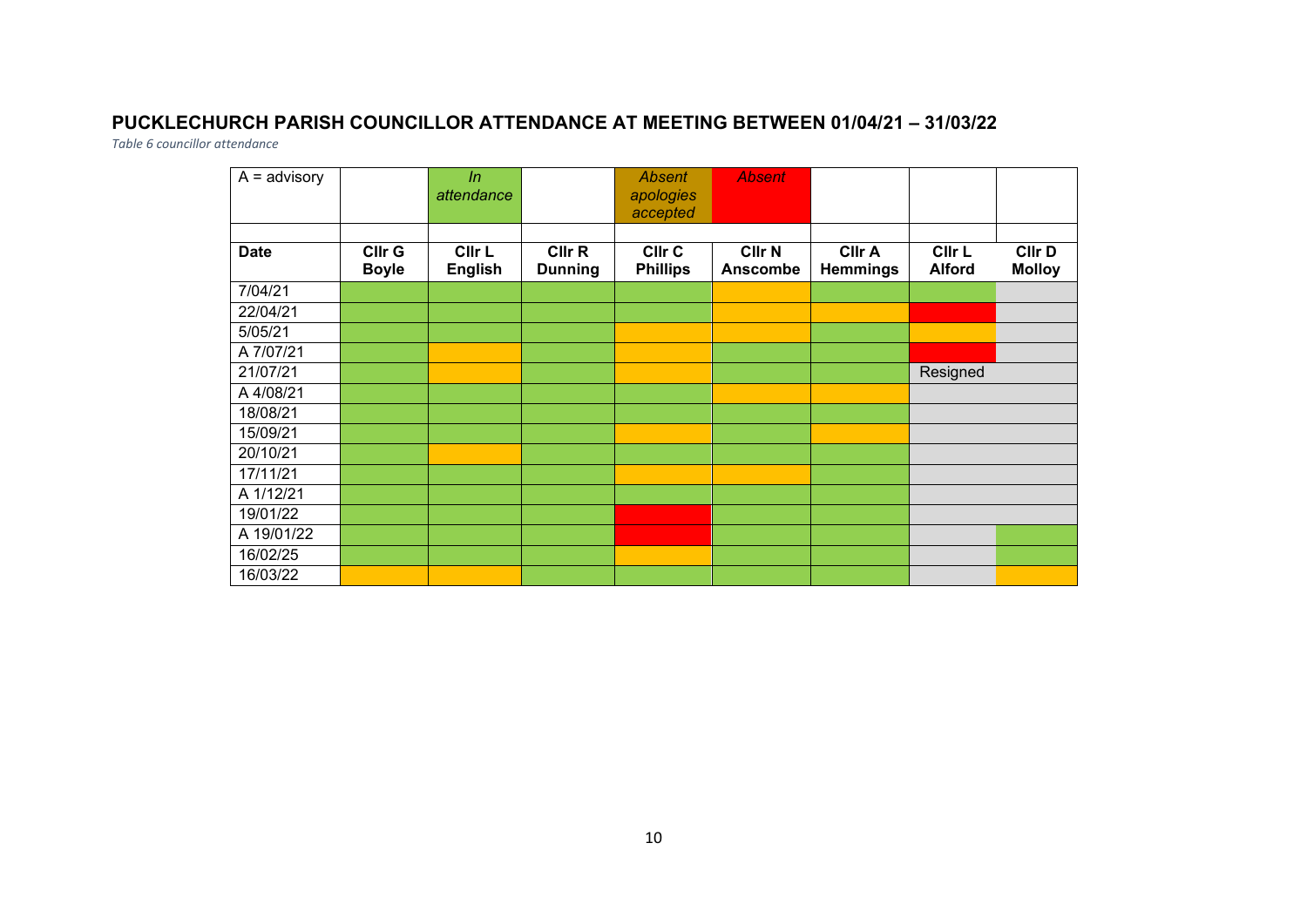# **GENERAL INFORMATION FOR 2020-2021**

# **INTEREST AND INVESTMENT INTEREST**

|                                 | 2021  | 2022 |
|---------------------------------|-------|------|
|                                 |       | £    |
| Interest income - general funds | 12.27 | 3.02 |

### **TENANCIES**

During the year the Council did not hold any tenancies

### **PUBLICITY**

Under section 5 of the Local Government Act 1986 the council did not incur any expenditure for publicity.

### **PENSION**

|                                           | 2021   | 2022   |
|-------------------------------------------|--------|--------|
|                                           |        | f      |
| Contributions made on behalf of employees | 309.27 | 351.39 |

## **FREEDOM OF INFORMATION**

The Council received no requests under the freedom of information for the period 01/04/21 – 31/03/22.

### **STAFFING COSTS**

The total staffing costs for the year amounted to £19970 (2021: £17,934)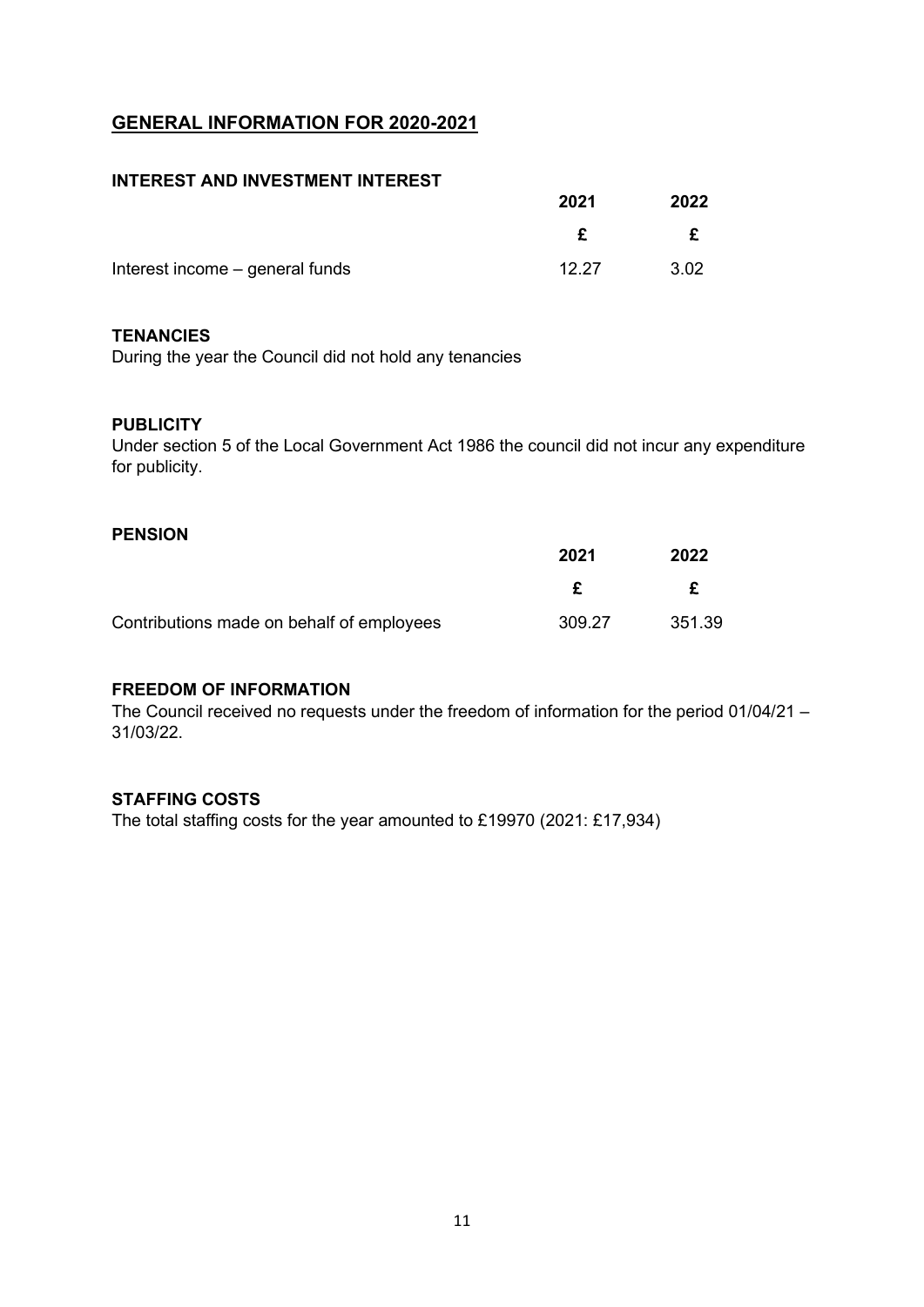# **GRANTS AND DONATIONS FOR THE YEAR ENDING 31/03/22**

*Table 7 Breakdown of grants and donations as at 31/03/22*

| Grants made under S137 2021/22.   |                         |           |
|-----------------------------------|-------------------------|-----------|
|                                   |                         |           |
| Royal British Legion              | Donation for wreath     | £34.00    |
| 1st Pucklechurch Guides           | craft materials         | £20.00    |
| Pucklechurch Sports Football club | Roller aerator          | £200.00   |
| Pucklechurch Playgroup            | New play equipment      | £500.00   |
|                                   |                         |           |
| Tower playgroup                   | Storage and             | £500.00   |
|                                   | equipment               |           |
| Pucklechurch Cricket Club         | <b>Nets</b>             | £720.00   |
| 1st Pucklechurch Guides           | Materials and shelter   | £383.95   |
|                                   | <b>Total under S137</b> | £2,357.95 |
| Donations under LGA 1972 S142     |                         |           |
| Citizens Advice                   | advice and support      | £650.00   |
|                                   | <b>Total under S142</b> | £650.00   |
|                                   |                         |           |
|                                   | <b>Total grants</b>     | £3,007.95 |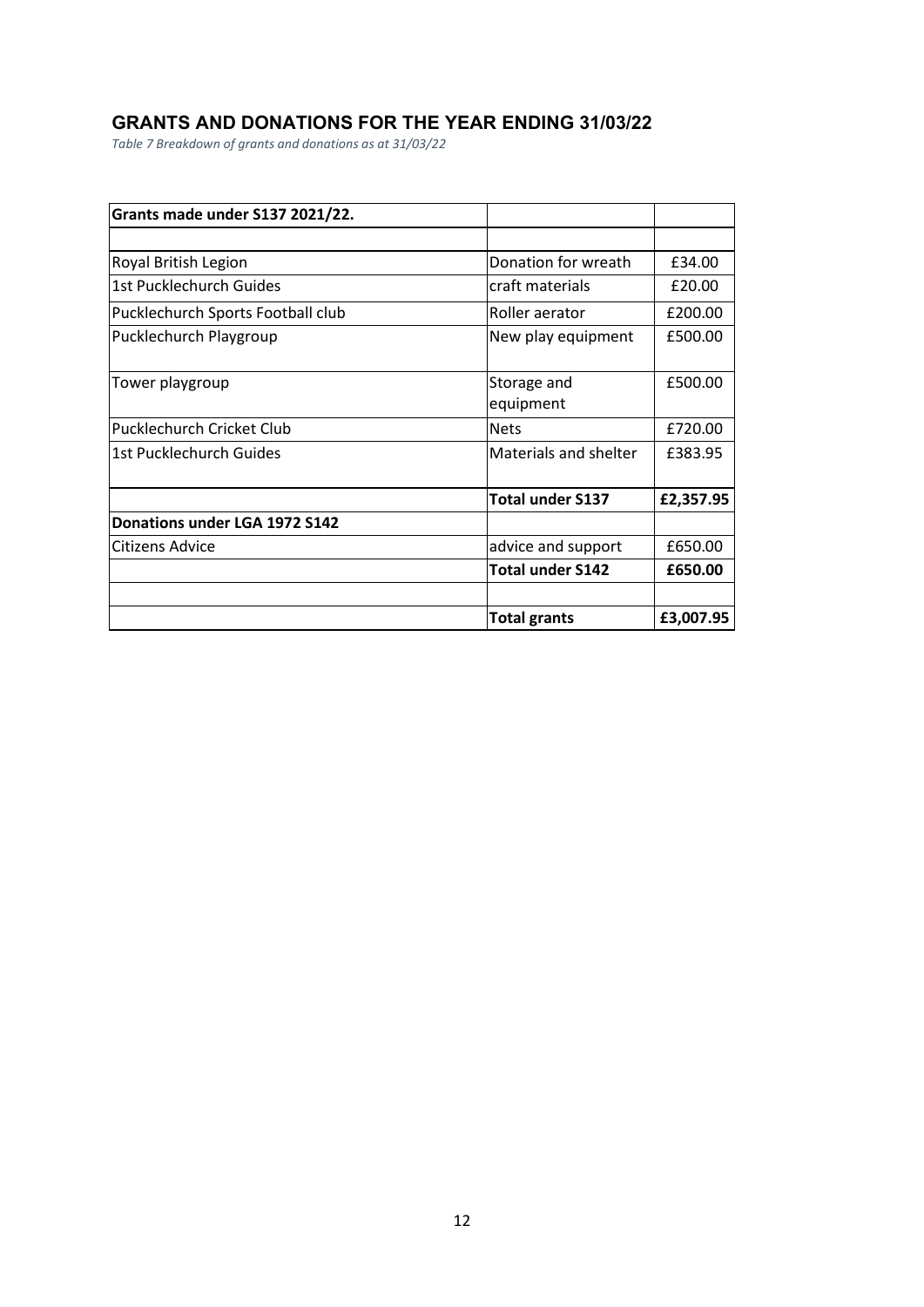# **Bank statements as at year end 31/03/22:**

#### General account

*Table 8 copy of bank account*



# **Savings account**

*Table 9 copy of savings account*

|                    | & NatWest       |                       | <b>Business Reserve Account</b> |         |                |
|--------------------|-----------------|-----------------------|---------------------------------|---------|----------------|
| Date               | <b>Details</b>  |                       | Withdrawn                       | Poid in | <b>Balance</b> |
| 2 Apr 2021         | BROUGHT FORWARD |                       |                                 |         | 30,144.75      |
| 30 Apr             | Interest        | 30APR GRS 25234021    |                                 | 0.25    | 30,145.00      |
| 28 May             | Interest        | 28MAY<br>GRS 25234021 |                                 | 0.23    | 30,145.23      |
| $30$ Jun           | Interest        | 30JUN GRS 25234021    |                                 | 0.27    | 30,145.50      |
| 30 Jul             | Interest        | 30JUL GRS 25234021    |                                 | 0.25    | 30,145.75      |
| $31$ Aug           | Interest        | 31AUG GRS 25234021    |                                 | 0.26    | 30,146.01      |
| 30 Sep             | Interest        | 30SEP<br>GRS 25234021 |                                 | 0.25    | 30,146.26      |
| 29.0 <sub>ct</sub> | Interest        | 290CT<br>GRS 25234021 |                                 | 0.24    | 30,146.50      |
| 30 Nov             | Interest        | 30NOV GRS 25234021    |                                 | 0.26    | 30,146.76      |
| 31 Dec             | Interest        | 31DEC GRS 25234021    |                                 | 0.26    | 30,147.02      |
| 022                |                 |                       |                                 |         |                |
| 31 Jan             | Interest        | 31JAN GRS 25234021    |                                 | 0.26    | 30,147.28      |
| 28 Feb             | Interest        | GRS 25234021<br>28FEB |                                 | 0.23    | 30,147.51      |
| 31 Mar             | Interest        | 31MAR GRS 25234021    |                                 | 0.26    | 30,147.77      |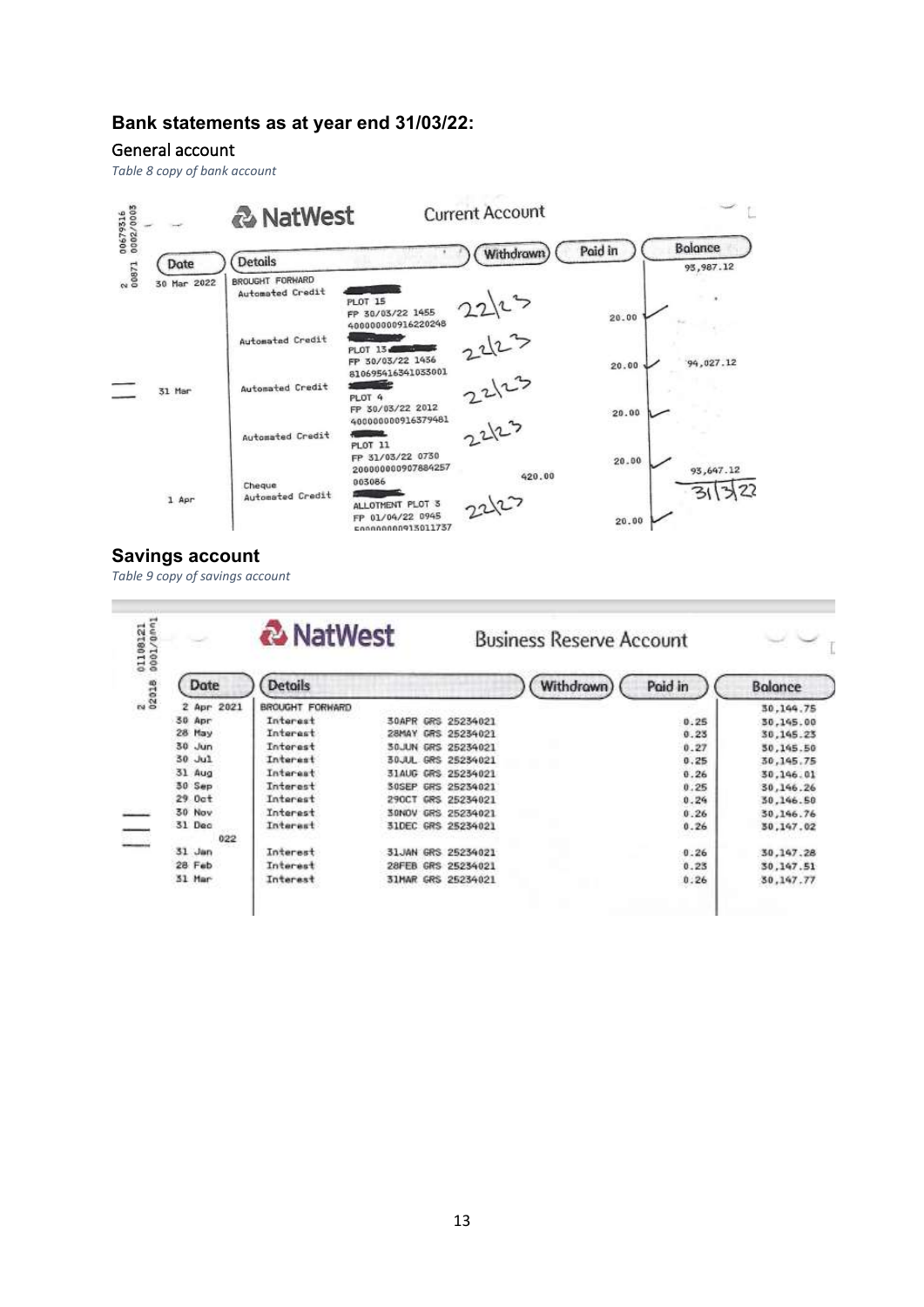# **Fixed Assets owned by Pucklechurch Parish Council as at 31.03.22**

*Table 10 list of fixed assets*

|            |                                                        | Value at            | Value for | Land    |                      |
|------------|--------------------------------------------------------|---------------------|-----------|---------|----------------------|
| Date       |                                                        | time of<br>purchase | Insurance |         | Allocated for agreed |
| Acquired   | Description<br>St Aldam's Drive land Received          | 1.00                | purposes  | 1.00    | reserve              |
| 11.12.1998 | from HM Prison Services                                |                     |           |         |                      |
|            | Burial Ground Purchased from                           | 2150.00             |           | 2150.00 |                      |
| 09.07.1968 | Vicarage                                               |                     |           |         |                      |
| 17.07.1958 | Parkfield Rank Land used for                           | 50.00               |           | 50.00   |                      |
|            | play area date and value taken                         |                     |           |         |                      |
|            | from only Registration<br>documents found on file      |                     |           |         |                      |
| 18.08.1936 | <b>Recreation Field</b>                                | 945.00              |           | 945.00  |                      |
|            |                                                        | 1.00                |           |         | Valued By            |
|            | Scout Hut (No deeds found)                             |                     |           |         | leaseholder          |
|            |                                                        | 1.00                |           |         | Valued By            |
|            | Village Hall (no deeds found)                          |                     |           |         | leaseholder          |
|            | Land Received from Secretary of                        | 1500.00             |           | 1500.00 |                      |
| 07.07.1980 | Defence Eagle Crescent                                 |                     |           |         |                      |
| 01.12.1895 | Allotments & Woodlands (no<br>deeds found)             | 1.00                |           | 1.00    |                      |
|            | 2 planters                                             |                     | 582.80    |         |                      |
|            | Bus shelter Abson Road O/S                             |                     | 5540.55   |         |                      |
|            | Church                                                 |                     |           |         |                      |
|            | Bus shelter Oaktree Avenue<br>South Side               |                     | 5540.55   |         |                      |
|            | Bus shelter Abson Road O/S                             |                     | 5320.48   |         |                      |
|            | Village hall                                           |                     |           |         |                      |
|            | Bus shelter Oaktree Avenue<br>North Side               |                     | 5320.48   |         |                      |
|            | Bus shelter Shortwood Road                             |                     | 2640.89   |         |                      |
|            | Bus shelter Shortwood Road                             |                     | 2640.89   |         |                      |
|            | Bus shelter Main Road                                  |                     | 2640.89   |         |                      |
|            | Shortwood                                              |                     |           |         |                      |
|            | Bus shelter Goldfinch Way                              |                     | 4913.50   |         |                      |
|            | Bus shelter Kestrel Drive/Merlin                       |                     | 4492.16   |         |                      |
|            | Community Defibrillator & Box-<br>Village hall         |                     | 2286.60   |         |                      |
|            | Community Defibrillator & Box<br>Village Café          |                     | 2286.60   |         |                      |
|            | Community Defibrillator & box                          |                     | 2286.60   |         |                      |
|            | Pucklechurch Social Club                               |                     |           |         |                      |
|            | Community Defibrillator, stand &                       |                     | 3286.60   |         |                      |
|            | box Eagle Crescent                                     |                     |           |         |                      |
|            | Community Defibrillator & Box<br>Shortwood Road        |                     | 2286.60   |         |                      |
|            | Community Defibrillator, stand &<br>box Parkfield Rank |                     | 3286.60   |         |                      |
|            | Telephone Box purchased for<br>£1.00                   |                     | 1.00      |         |                      |
|            | Play Equipment Shortwood see<br>below                  |                     | 1.00      |         |                      |